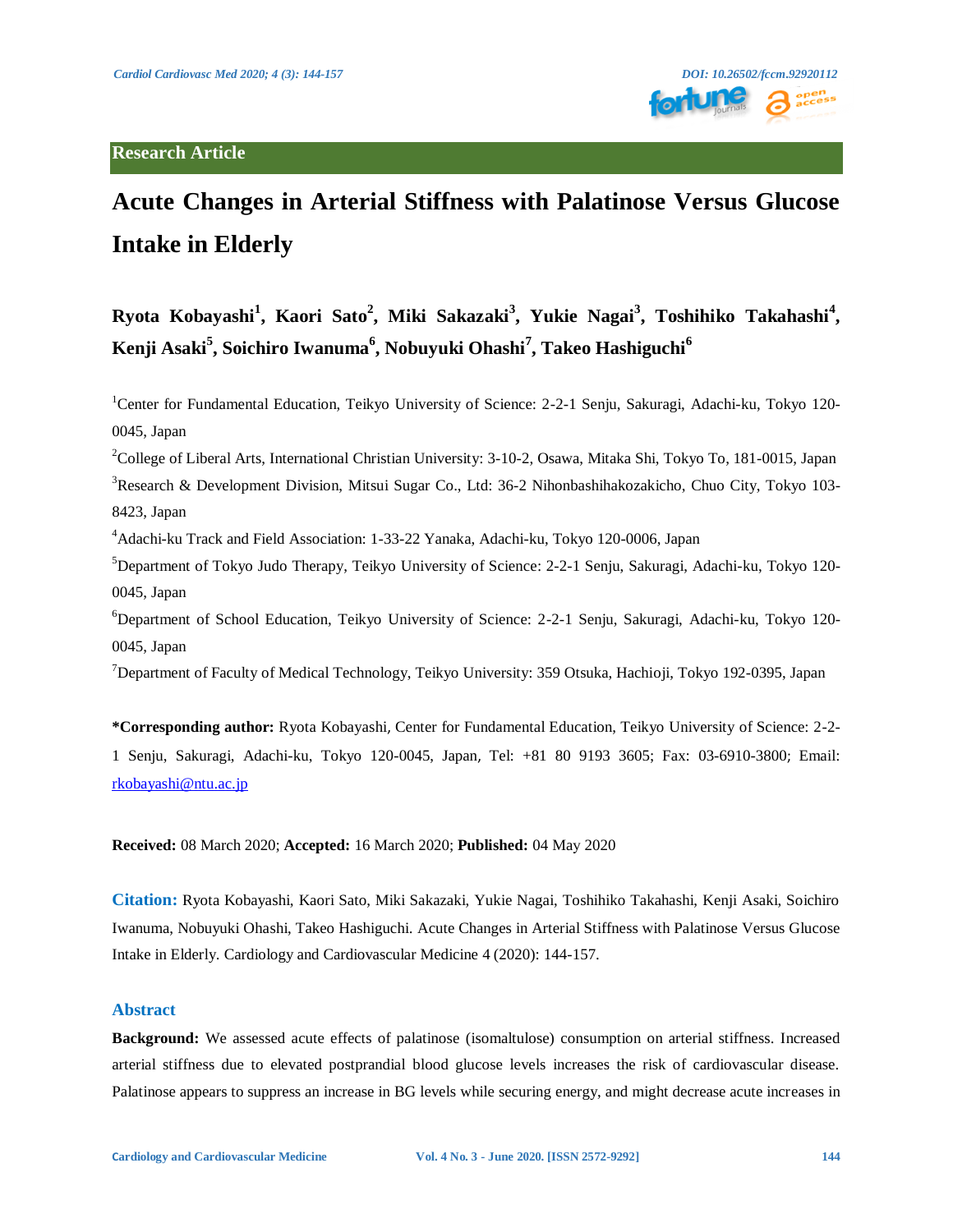arterial stiffness during hyperglycemia. However, the acute effects of palatinose consumption on arterial stiffness are unknown.

**Methods:** Ten older adults had two interventions in the following cross-over design: (i) ingestion of 25 g of glucose solution (GSI trial) and (ii) ingestion of 25 g of palatinose solution (PSI trial). Participants fasted for 12 h and then visited the laboratory. We assessed brachial-ankle (ba) and heart-brachial (hb) pulse wave velocity (PWV), the cardio-ankle vascular index (CAVI), brachial and ankle blood pressure, heart rate, and blood glucose levels at baseline (before ingestion) and 30, 60, and 90 min after ingestion.

**Results:** Changes in baPWV, hbPWV, the CAVI, and ankle systolic blood pressure were significantly increased from baseline at 30, 60, and 90 min after ingestion in the GSI trial  $(p < 0.05)$ , but not in the PSI trial. The changes in baPWV, hbPWV, and CAVI were significantly lower after ingestion in the PSI trial compared with the GSI trial. Blood glucose levels were significantly lower at 30 and 60 min after ingestion in the PSI trial compared with the GSI trial ( $p < 0.01$ ).

**Conclusions:** We conclude that arterial stiffness may increase after glucose ingestion, but it is not elevated after palatinose ingestion.

**Keywords:** Palatinose ingestion; Arterial stiffness; Blood pressure; Blood glucose

#### **Introduction**

Increased arterial stiffness is an independent risk factor for development of cardiovascular disease [1, 2]. Arterial stiffness increases with age [3]. Therefore, suppressing arterial stiffness in older people is important for preventing cardiovascular disease.

Over the years, carbohydrates have obtained a bad reputation. Elevated postprandial blood glucose (BG) levels increases arterial stiffness [4]. Arterial stiffness increases after glucose ingestion in older people [5]. BG levels increase after meal with age [6]. Increased arterial wall stiffness due to a postprandial increase in BG levels is an independent risk factor for cardiovascular disease [7] [8]. Thus, acute increases in postprandial arterial stiffness in older people should be inhibited. However, moderate carbohydrate intake has been reported as necessary for health (mortality risk) [9]. Moreover, sugar is not only a basic nutrient that supports life, but also has an important role in contributing to taste, such as sweetness and texture, and to impart satisfaction to food [10]. Therefore, it is necessary to clarify a method for suppressing an increase in arterial stiffness while taking carbohydrates in the elderly.

Isomaltulose (palatinose: a registered trademark of Mitsui Sugar Co., Ltd.) is a carbohydrate that takes into account the quality of nutrition. Palatinose is a natural carbohydrate found in honey [11]. Palatinose has similar sweetness, taste, and energy as other sugars. However, the rate of degradation of palatinose in the small intestine is slow, and it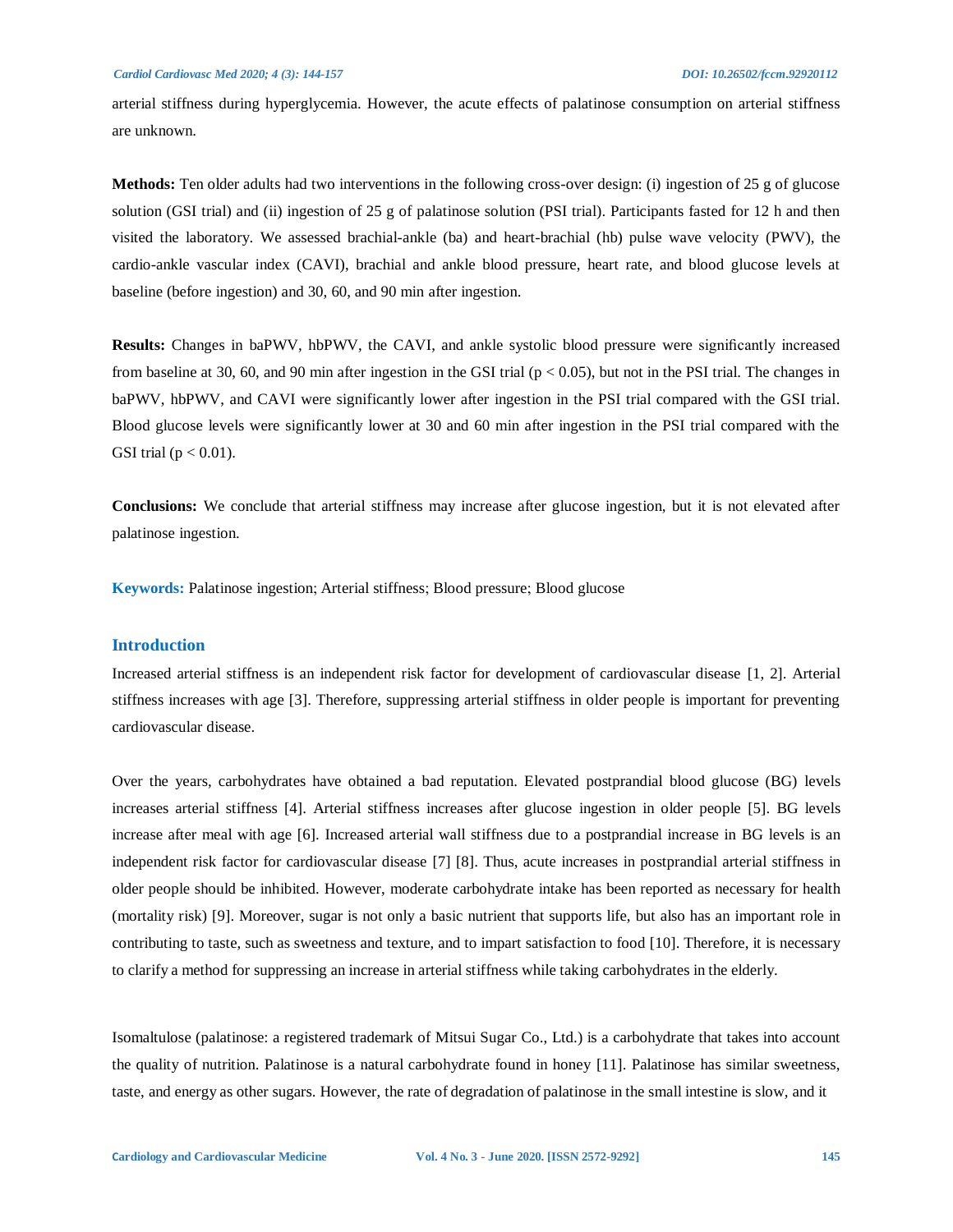can be absorbed slowly to suppress a rise in BG levels [12]. A study of 10 healthy individuals showed a slow increase in BG levels after palatinose intake, showing that peak values were lower than other sugars [13]. Therefore, palatinose appears to suppress an increase in BG levels while securing energy, and might decrease acute increases in arterial stiffness during hyperglycemia. However, the acute effects of palatinose ingestion on arterial stiffness are unknown.

The purpose of this study was to examine changes in arterial stiffness after palatinose intake in the elderly. The present study hypothesized that ingesting glucose, which causes a rapid rise in blood glucose, would increase arterial stiffness, but that arterial stiffness would not increase after ingestion of palatinose.

#### **Materials and methods**

#### **Participants**

We enrolled 10 older adults (8 women; age,  $74.3 \pm 3.4$  years; height,  $154.0 \pm 3.4$  cm; weight,  $55.9 \pm 4.3$  kg) in this study. Study participants had blood pressure (BP) (<135/85 mm Hg) and fasting BG (<109 mg/dl). The participants had no history, taking, or exercise habits. All of the women who were enrolled were post-menopausal, which is important because estrogen improves arterial stiffness [14]. None of the women had received estrogen replacement therapy. Therefore, post-menopausal women were chosen to avoid the cyclical effects of hormones on arterial stiffness (Table 1). The experimental procedures and study purpose were explained to all volunteers who then provided written informed consent to participate. The study was approved by the Ethics Committee at Teikyo University of Science (18096). The study was performed in accordance with the guidelines for human experimentation published by our Institutional Review Board and the principles of the Declaration of Helsinki.

|                                         | Value           |
|-----------------------------------------|-----------------|
| Age (years)                             | $74.3 \pm 3.4$  |
| Height (cm)                             | $154.0 \pm 3.4$ |
| Weight (kg)                             | $55.9 \pm 4.3$  |
| Body fat $(\%)$                         | $30.4 \pm 2.0$  |
| BMI $(kg/m^2)$                          | $23.4 \pm 1.1$  |
| Brachial SBP (mmHg)                     | $127.1 \pm 5.5$ |
| Ankle SBP $(mmHg)$                      | $148.1 \pm 7.7$ |
| Heart rate (bpm)                        | $63.4 \pm 2.1$  |
| Fasting blood glucose (mg/dl)           | $90.3 \pm 3.7$  |
| Muscle mass of the right upper arm (kg) | $1.8 \pm 0.2$   |
| Muscle mass of left upper arm (kg)      | $1.6 \pm 0.2$   |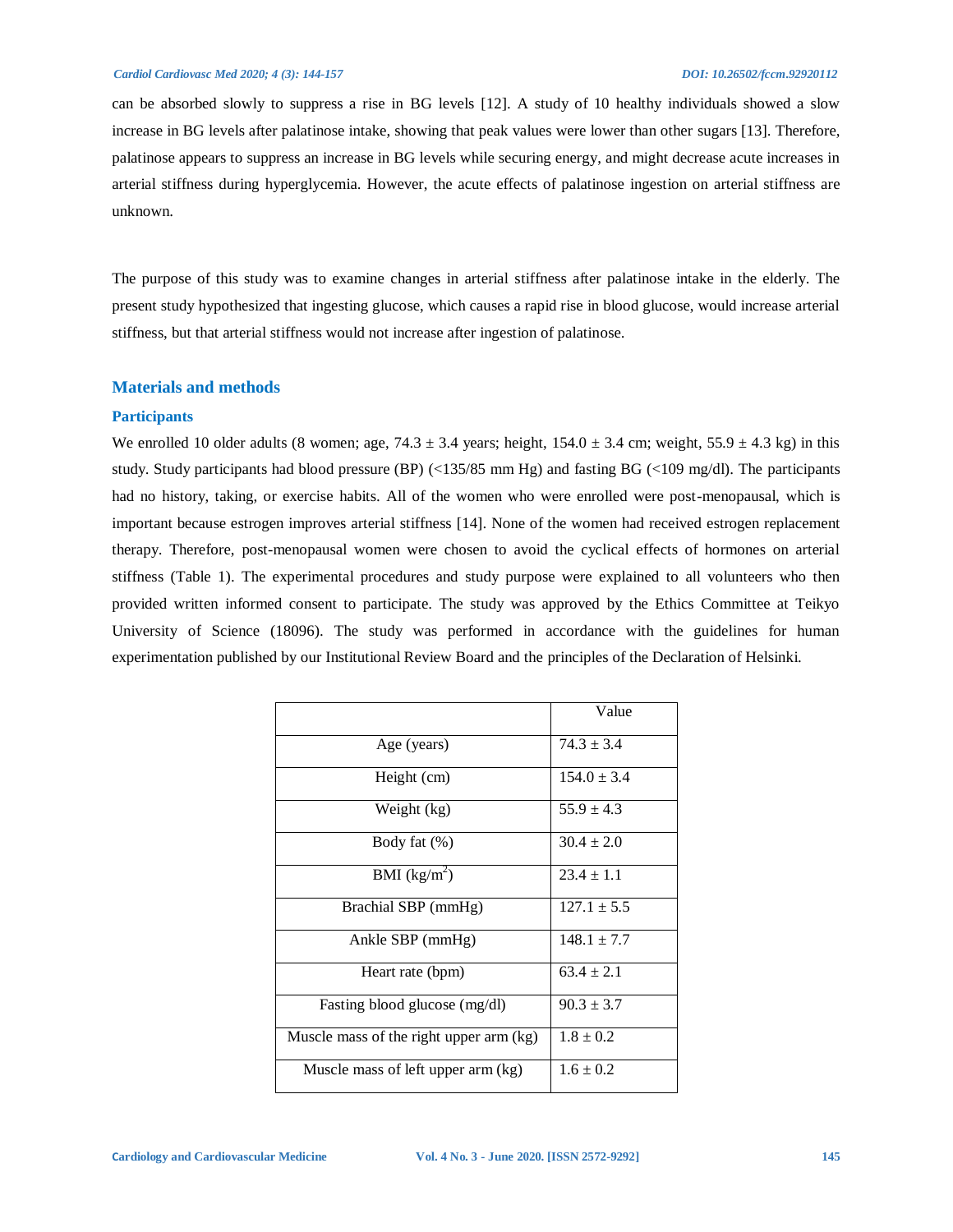| Muscle mass of right leg (kg) | $7.0 \pm 0.6$ |
|-------------------------------|---------------|
| Muscle mass of left leg (kg)  | $6.9 \pm 0.6$ |

**Table 1:** Subject characteristics

Values are mean ± SD.

BMI, body mass index; SBP, systolic blood pressure.

#### **Study design**

Each subject participated in two trials in a cross-over fashion as follows: (i) ingestion of 25 g of glucose solution (GSI trial) and (ii) ingestion of 25 g of palatinose solution (PSI trial). Each subject waited approximately 3 days after completion of one trial before crossing over to the next trial. After fasting for 12 h, subjects visited the laboratory. After resting in the supine position for 10 min, we measured arterial stiffness, brachial and ankle BP, heart rate (HR), and BG levels at baseline (before ingestion) and 30, 60, and 90 min after ingestion (Figure 1). The subjects refrained from consuming alcohol and caffeine and performing exercise for 24 h before testing. They were also asked to keep a log of all consumed foods and to repeat this diet during the second intervention. All measurements were performed at a constant room temperature of 25°C in a quiet room. Changes in lifestyle habits (eating habits, exercise, etc.) were prohibited during the intervention period.



**Figure 1:** Study design.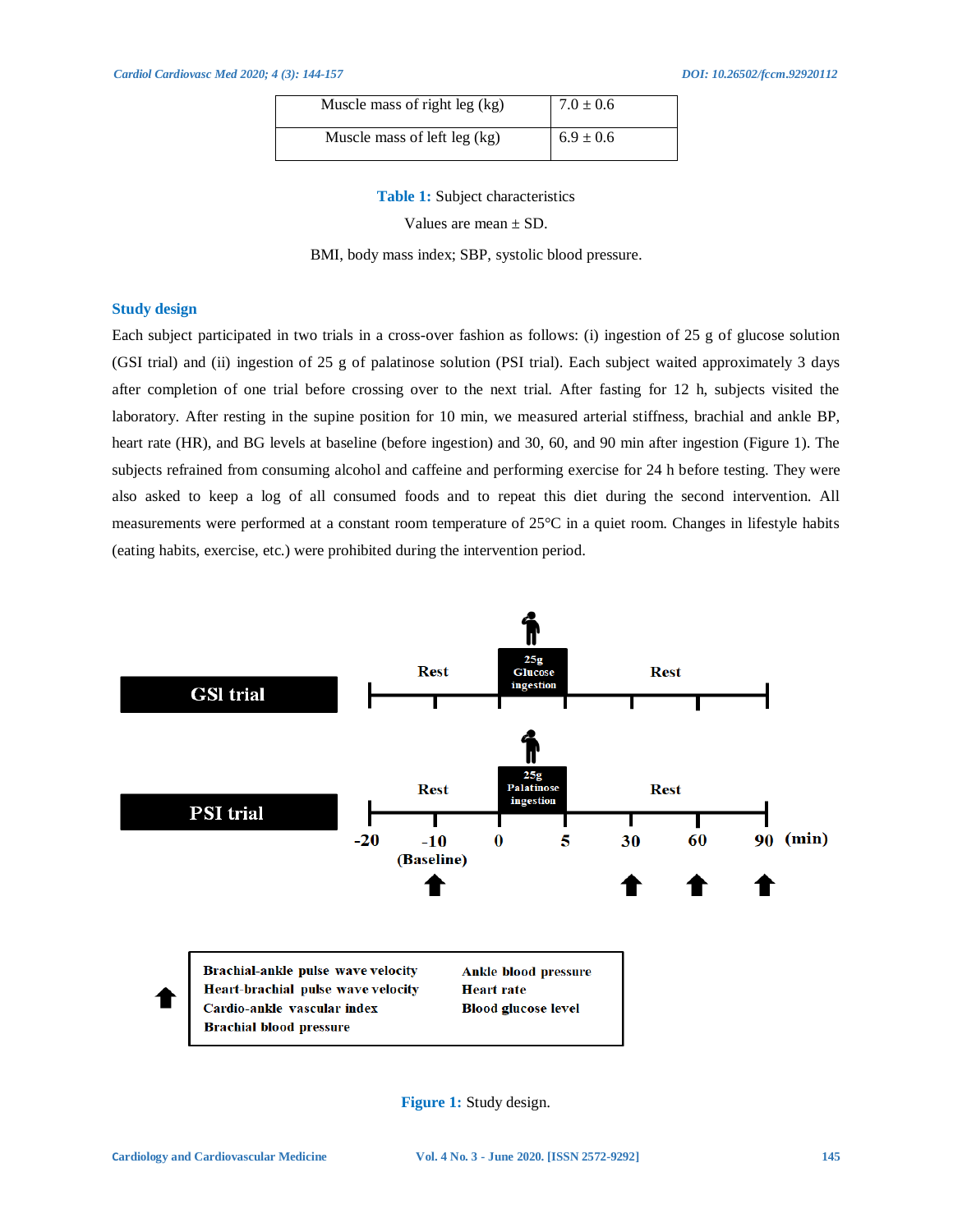We performed two interventions with a cross-over design as follows: (i) ingestion of 25 g of glucose solution (GSI trial) and (ii) ingestion of 25 g of palatinose solution (PSI trial). Each volunteer waited approximately 3 days after completing one trial before crossing over to the next trial. After fasting for 12 h, volunteers visited the laboratory. After resting in the supine position for 10 min, we measured proximal aortic and systemic arterial stiffness, brachial and ankle blood pressure, heart rate (HR), and blood glucose levels at baseline (before ingestion) and 30, 60, and 90 min after ingestion.

#### **Sample size**

On the basis of our previous study [5], we performed a power analysis with G\*Power 3 to determine the appropriate sample size. As in our previous study, we assumed an effect size for arterial stiffness of 0.5. To detect differences with 80% power and a one-tailed α of 5% using analysis of variance, we calculated that each intervention would require eight individuals. We enrolled 10 participants in the current study.

#### **Body composition**

We measured height in units of 0.1 cm using a height gauge and body weight and muscle mass in units of 0.1 kg using a body weight/body composition meter (WB-150 PMA, Tanita, Tokyo, Japan).

#### **Blood pressure and heart rate**

Brachial BP and ankle systolic blood pressure (SBP), mean BP (MBP), diastolic BP (DBP), pulse pressure (PP), and HR at rest in the supine position were measured using an automatic oscillometric pulse wave velocity (PWV)/anklebrachial index device (Omron-Colin, Tokyo, Japan) over the brachial and ankle arteries [15].

#### **Arterial stiffness**

In the supine posture, arterial pulse wave velocity (PWV) was measured using a vascular function test device (form PWV/ABI; Colin Medical Technology, Komaki, Japan and VaSera VS-1500AE; Fukuda-Denshi, Tokyo, Japan). In this study, brachial-ankle (ba) PWV and heart-brachial (hb) PWV were measured (Figure 1). For baPWV, we used a blood pressure measurement cuff with a built-in volumetric pressure pulse wave sensor. This cuff was placed around the upper arm and ankle to measure the difference in pulse wave propagation time [15]. For hbPWV, the pulse wave propagation time from the heart to the upper arm was defined as the time difference between the second heart sound and the notch of the brachial artery wave caused by aortic valve closure [16]. baPWV is an index that reflects systemic arterial stiffness and hbPWV reflects aortic arterial stiffness. The cardio-ankle vascular index (CAVI) was automatically calculated from five pulse wave signals using the following formula: CAVI = a  $[(2\rho/PP) \times \ln$  $(SBP/DBP) \times PWV^2$  + b, where DBP is diastolic blood pressure, PP is SBP–DBP,  $\rho$  is the blood density, and a and b are constants. The CAVI reflects systemic arterial stiffness and is index theoretically adjusted by BP [17].

All measurements were performed while the participants were supine in a quiet room. The daily coefficients of variation were  $3 \pm 1\%$ ,  $3 \pm 2\%$ , and  $3 \pm 1\%$  for baPWV, hbPWV, and CAVI, respectively.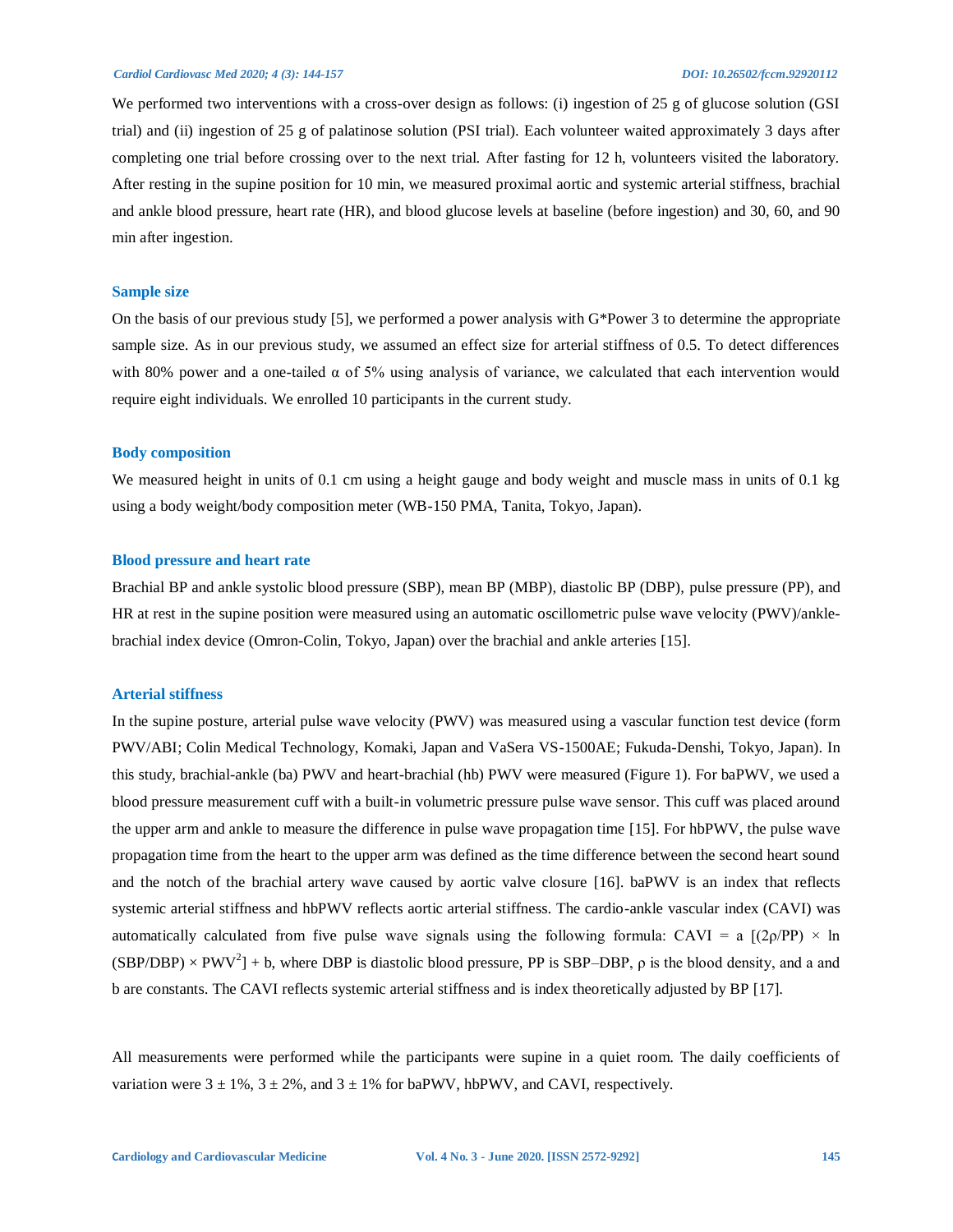#### **Blood glucose**

Venous blood was drawn from the subjects' left fingertip before (baseline) and 30, 60, and 90 min after ingestion of 25 g of glucose or palatinose. BG was measured using the flavin-adenine dinucleotide glucose dehydrogenase method and a Glutest Neo Alpha glucometer (Sanwa Kagaku Kenkyusho, Tokyo, Japan) [18]. The daily coefficient of variation for BG in the laboratory was  $3 \pm 1\%$ .

#### **Palatinose and glucose ingestion**

Each participant orally consumed 25 g of palatinose or 25 g of glucose in 200 ml water within 5 min. The new World Health Organization guideline recommends that adults reduce the daily intake of free sugars to  $<$  25 g [19].

#### **Statistical analysis**

All data are shown as mean ± standard deviation (SD). Normality of distribution was assessed with the Shapiro– Wilk test. Data were analyzed using repeated measures two-way analysis of variance (trial  $\times$  time). Significant differences among means were determined with the Bonferroni post-hoc test. Data were statistically analyzed with IBM SPSS Statistics for Windows v. 25 (IBM, Armonk, NY, USA). P < 0.05 was considered statistically significant.

#### **Results**

Figure 2A shows the change (Δ) baPWV before and after ingestion of palatinose and glucose. The ΔbaPWV was significantly increased from baseline at 30, 60, and 90 min ( $p < 0.01$ ) after ingestion in GSI trial, but not in the PSI trial. The  $\Delta$ baPWV was significantly lower at 60 and 90 min (p < 0.05) after ingestion in the PSI trial compared with the GSI trial.



Figure 2B shows the ΔhbPWV before and after ingestion of palatinose and glucose. The ΔhbPWV was significantly increased from baseline at 30, 60, and 90 min  $(p < 0.01)$  after ingestion in GSI trial, but not in the PSI trial. The  $\Delta$ hbPWV was significantly lower at 30, 60, and 90 min (p < 0.01) after ingestion in the PSI trial compared with the GSI trial.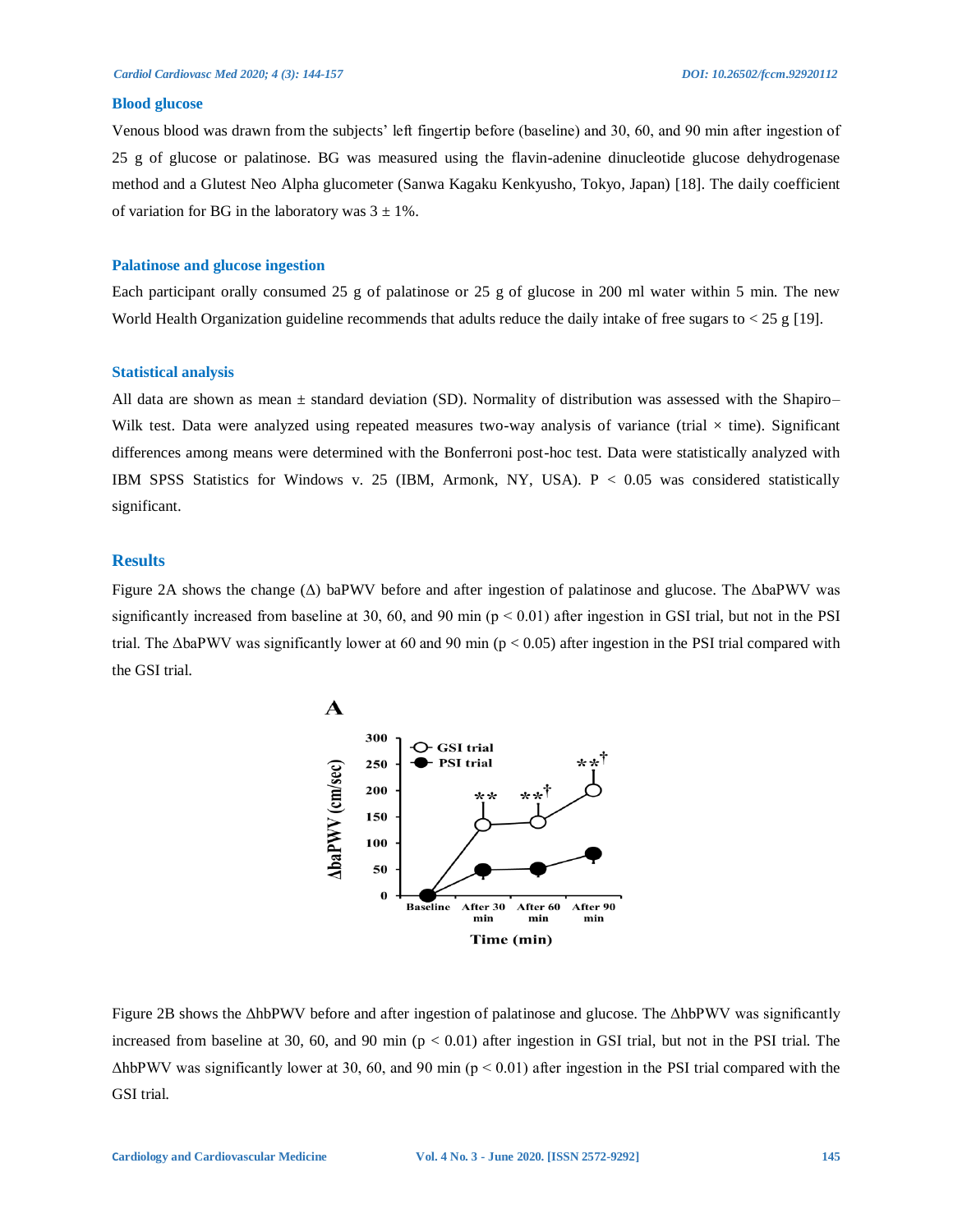

Figure 2C shows the ΔCAVI before and after ingestion of palatinose and glucose. The ΔCAVI was significantly increased from baseline at 30, 60, and 90 min  $(p < 0.01)$  after ingestion in the GSI trial, but not in the PSI trial. The  $\Delta$ CAVI was significantly lower at 30, 60, and 90 min (p < 0.05) after ingestion in the PSI trial compared with the GSI trial.



**Figure 2:** Changes in arterial stiffness after palatinose or glucose ingestion.

baPWV, brachial-ankle pulse wave velocity; hbPWV, heart-brachial pulse wave velocity; CAVI, cardio-ankle vascular index; GSI, intake of 25 g of glucose solution; ISI, intake of 25 g of palatinose solution. Values are mean  $\pm$  SD. \*\**P* < 0.01 and \**P* < 0.05 vs. baseline;  $\dagger \dagger P$  < 0.01 and  $\dagger P$  < 0.05 vs. the PSI trial.

Table 2 shows baPWV, hbPWV, and the CAVI before and after ingestion of palatinose and glucose. baPWV, hbPWV, and the CAVI were significantly increased from baseline at 30, 60, and 90 min ( $p < 0.01$ ) after ingestion in the GSI trial, but not in the PSI trial. baPWV and CAVI were not significantly different between trials. hbPWV was significantly lower at 90 min ( $p < 0.05$ ) after ingestion in the PSI trial compared with the GSI trial.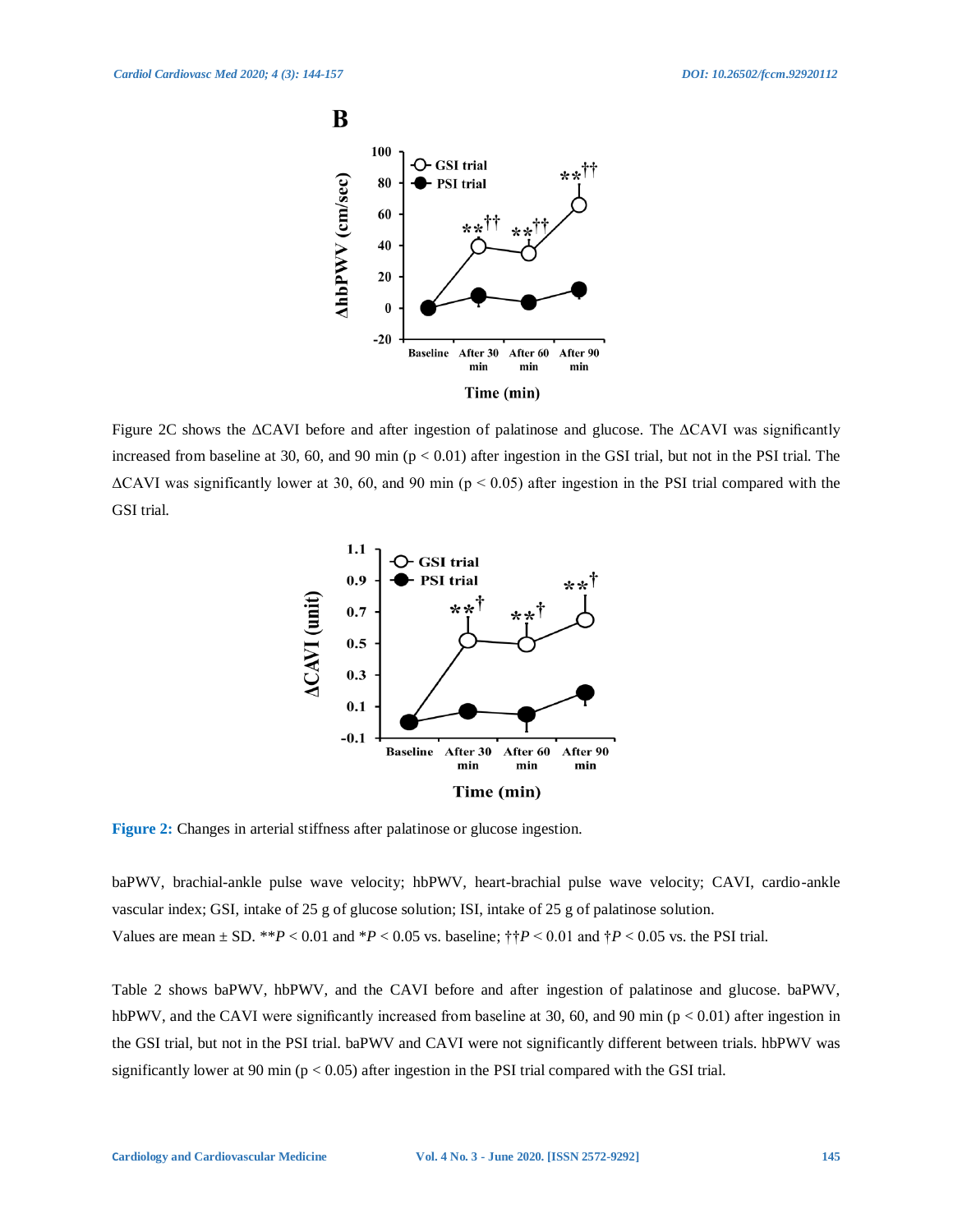*Cardiol Cardiovasc Med 2020; 4 (3): 144-157 DOI: 10.26502/fccm.92920112*

|                |                     | Baseline           | After 30 min          | After 60 min          | After 90 min          |
|----------------|---------------------|--------------------|-----------------------|-----------------------|-----------------------|
| baPWV (cm/sec) | <b>GSI</b><br>trial | $1702.3 \pm 149.4$ | $1836.9 \pm 171.5***$ | $1841.9 \pm 165.3$ ** | $1902.5 \pm 168.8$ ** |
|                | <b>PSI</b><br>trial | $1761.1 \pm 165.7$ | $1808.6 \pm 181.3$    | $1811.6 \pm 177.7$    | $1836.0 \pm 178.5$    |
| hbPWV (cm/sec) | <b>GSI</b><br>trial | $551.5 \pm 53.7$   | $590.9 \pm 57.1**$    | $586.4 \pm 69.6$ **   | $617.4 \pm 54.1***$   |
|                | <b>PSI</b><br>trial | $554.6 \pm 42.1$   | $562.5 \pm 47.3$      | $558.2 \pm 42.9$      | $566.5 \pm 48.9$      |
| CAVI (unit)    | <b>GSI</b><br>trial | $8.2 \pm 1.0$      | $8.7 \pm 1.1$ **      | $8.7 \pm 1.0^{**}$    | $8.9 \pm 1.1$ **      |
|                | <b>PSI</b><br>trial | $8.3 \pm 1.1$      | $8.4 \pm 1.0$         | $8.4 \pm 1.2$         | $8.5 \pm 1.1$         |

**Table 2:** Changes in arterial stiffness after palatinose or glucose ingestion Values are mean ± SD.

baPWV, brachial-ankle pulse wave velocity; hbPWV, heart-brachial pulse wave velocity; CAVI, cardio-ankle vascular index; GSI, intake of 25 g of glucose solution; PSI, intake of 25 g of palatinose solution.

\*\*, p<0.01 vs. baseline;  $\dagger$ , p<0.05 vs. PSI trial.

Table 3 shows brachial and ankle BP, and HR before and after ingestion of palatinose and glucose. Brachial SBP and MBP were significantly increased from baseline at 90 min ( $p < 0.05$ ) after ingestion in the GSI trial, but not in the PSI trial. Ankle SBP was significantly increased from baseline at 30, 60, and 90 min ( $p < 0.01$ ) after ingestion in the GSI trial, but not in the PSI trial. Ankle MBP was significantly increased from baseline at 60 and 90 min ( $p <$ 0.01) after ingestion in the GSI trial, but not in the PSI trial. Ankle PP was significantly increased from baseline at 30 (p  $< 0.01$ ), 60 (p  $< 0.05$ ), and 90 min (p  $< 0.05$ ) after ingestion in the GSI trial, but not in the PSI trial. Brachial DBP and PP, ankle DBP, and HR did not change from baseline at 30, 60, and 90 min after ingestion in both trials. Brachial and ankle SBP, MBP, DBP, and PP, and HR did not differ between trials.

|                                         |                     | <b>Baseline</b>       | After 30<br>min       | After 60<br>min     | After 90<br>min        |
|-----------------------------------------|---------------------|-----------------------|-----------------------|---------------------|------------------------|
| <b>Brachial</b><br><b>SBP</b><br>(mmHg) | <b>GSI</b><br>trial | $120.5 \pm$<br>3.6    | 125.2<br>$+$<br>5.8   | 131.9<br>$+$<br>5.4 | 131.6<br>$+$<br>$4.7*$ |
|                                         | <b>PSI</b> trial    | 125.6<br>$\pm$<br>3.6 | 127.1<br>$\pm$<br>5.0 | 126.2<br>$+$<br>4.9 | 124.0<br>$\pm$<br>4.2  |
| <b>Brachial</b><br><b>MBP</b><br>(mmHg) | <b>GSI</b><br>trial | $91.2 \pm$<br>3.6     | 92.6<br>$\pm$<br>5.7  | 97.0<br>土<br>5.2    | 98.8<br>土<br>$5.5*$    |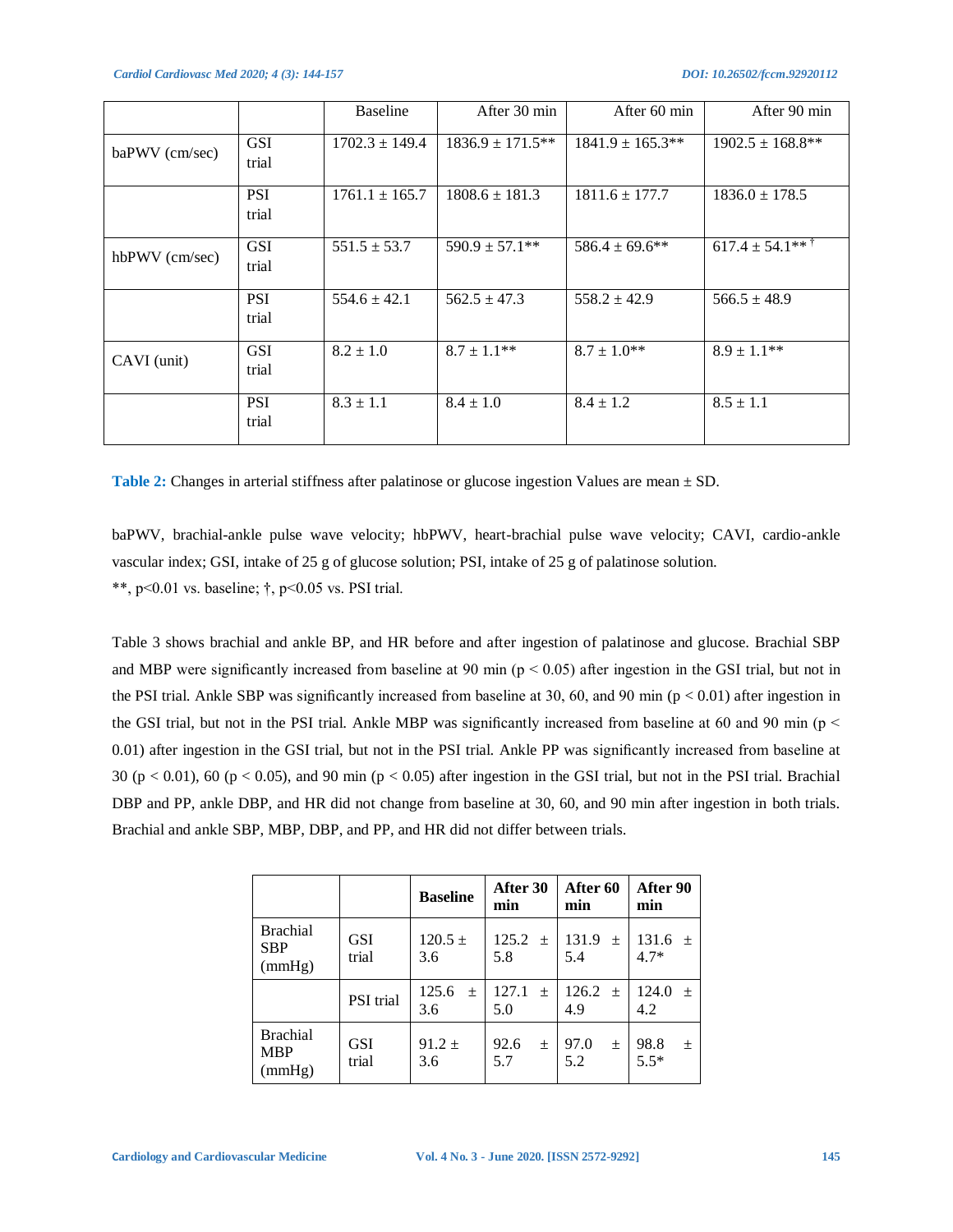|                                         | PSI trial           | $89.0 \pm$<br>3.1     | 90.8<br>$\pm$<br>4.7      | 95.5<br>$\pm$<br>4.4      | 96.2<br>$\pm$<br>4.3      |
|-----------------------------------------|---------------------|-----------------------|---------------------------|---------------------------|---------------------------|
| <b>Brachial</b><br><b>DBP</b><br>(mmHg) | <b>GSI</b><br>trial | $73.3 \pm$<br>3.2     | 73.6<br>$\pm$<br>4.3      | 77.3<br>$+$<br>4.3        | 78.5<br>$\pm$<br>4.6      |
|                                         | PSI trial           | $73.7 \pm$<br>3.2     | 74.3<br>$\pm$<br>4.4      | 76.0<br>$\pm$<br>4.5      | 77.9<br>$\pm$<br>4.4      |
| <b>Brachial</b><br>PP<br>(mmHg)         | <b>GSI</b><br>trial | $47.2 \pm$<br>2.7     | 51.6<br>$\pm$<br>4.3      | 54.6<br>$\pm$<br>3.5      | 53.1<br>$\pm$<br>3.4      |
|                                         | PSI trial           | $51.9 \pm$<br>3.6     | 52.8<br>$+$<br>3.5        | 50.2<br>$+$<br>4.3        | 46.1<br>$+$<br>5.0        |
| Ankle SBP<br>(mmHg)                     | <b>GSI</b><br>trial | 148.1 $\pm$<br>7.7    | 161.0<br>$\pm$<br>$9.7**$ | 161.4<br>$\pm$<br>$7.8**$ | 164.4<br>$\pm$<br>$8.3**$ |
|                                         | PSI trial           | 154.4<br>$\pm$<br>8.3 | 156.6<br>$\pm$<br>8.8     | 156.6<br>士<br>8.6         | 159.6<br>$\pm$<br>8.9     |
| Ankle<br><b>MBP</b><br>(mmHg)           | <b>GSI</b><br>trial | $97.6 \pm$<br>4.6     | 102.4<br>$\pm$<br>6.1     | 104.6<br>$\pm$<br>$5.3**$ | 107.3<br>$\pm$<br>$5.0**$ |
|                                         | PSI trial           | $101.5 \pm$<br>5.4    | 102.7<br>$\pm$<br>5.3     | 102.5<br>$\pm$<br>5.2     | 104.2<br>$\pm$<br>5.9     |
| Ankle<br><b>DBP</b><br>(mmHg)           | <b>GSI</b><br>trial | $72.4 \pm$<br>3.4     | 73.8<br>$\pm$<br>4.4      | 76.2<br>土<br>4.2          | 78.7<br>$\pm$<br>$3.8*$   |
|                                         | PSI trial           | $75.0 \pm$<br>4.2     | 75.8<br>$\pm$<br>3.7      | 75.5<br>$\pm$<br>4.1      | 76.5<br>$\pm$<br>4.8      |
| Ankle<br>PP<br>(mmHg)                   | <b>GSI</b><br>trial | $75.7 \pm$<br>5.5     | 87.2<br>$\pm$<br>$5.3**$  | 85.2<br>$\pm$<br>$4.6*$   | 85.7<br>$\pm$<br>$5.8*$   |
|                                         | PSI trial           | $79.4 \pm$<br>5.3     | 80.8<br>$\pm$<br>5.6      | 81.1<br>$\pm$<br>6.3      | 83.1<br>$\pm$<br>5.4      |
| Heart<br>rate<br>(beats/min)            | <b>GSI</b><br>trial | $63.4 \pm$<br>2.1     | 65.1<br>$\pm$<br>2.6      | 63.5<br>土<br>2.1          | 63.1<br>$\pm$<br>2.2      |
|                                         | PSI trial           | $63.1 \pm$<br>2.3     | 62.3<br>土<br>2.4          | 62.8<br>土<br>2.0          | 62.7<br>$\pm$<br>2.1      |

**Table 3:** Blood pressure and heart rate after palatinose or glucose ingestion

Values are mean ± SD.

SBP, systolic blood pressure; MBP, mean blood pressure; DBP, diastolic blood pressure; PP, pulse pressure; GSI, intake of 25 g of glucose solution; PSI, intake of 25 g of palatinose solution.

\*, p<0.05 and \*\*, p<0.01 vs. baseline.

Table 4 shows BG levels before and after ingestion of palatinose and glucose. BG levels significantly increased from baseline at 30 ( $p < 0.01$ ), 60 ( $p < 0.01$ ), and 90 min ( $p < 0.05$ ) after ingestion in the GSI trial. BG was significantly increased from baseline at 30 ( $p < 0.01$ ) and 60 min ( $p < 0.05$ ) after ingestion in the PSI trial. BG levels were significantly lower at 30 and 60 min ( $p < 0.01$ ) after ingestion in the PSI trial compared with the GSI trial.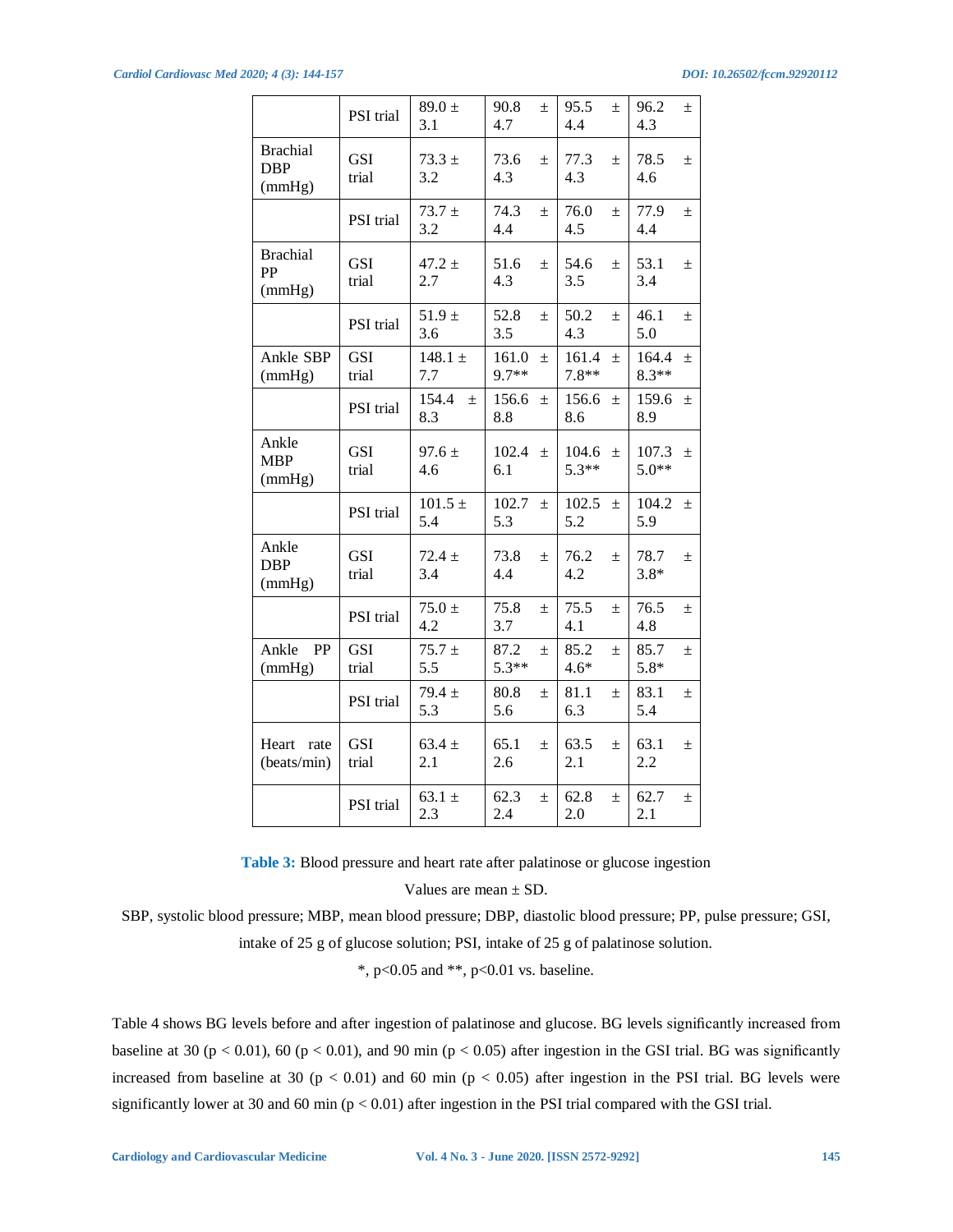|                                   |                  | Baseline | After 30 min                                                                                          | After 60 min      | After 90 min    |
|-----------------------------------|------------------|----------|-------------------------------------------------------------------------------------------------------|-------------------|-----------------|
| Blood glucose $(mg/dl)$ GSI trial |                  |          | 94.6 ± 4.3   168.0 ± 9.9** $\frac{1}{1}$   $\frac{1}{163.7 \pm 8.8}$ ** $\frac{1}{1}$   122.5 ± 12.2* |                   |                 |
|                                   | <b>PSI</b> trial |          | $92.0 \pm 2.1$   124.1 $\pm$ 5.0 <sup>**</sup>                                                        | $117.4 \pm 6.2^*$ | $109.2 \pm 4.9$ |

**Table 4:** Blood glucose after palatinose or glucose ingestion

Values are mean  $+$  SD.

GSI, intake of 25 g of glucose solution; PSI, intake of 25 g of isomaltulose solution.

\*, p<0.05 and \*\*, p<0.01 vs. baseline.  $\dagger \dagger$ , p<0.01 vs. PSI trial.

#### **Discussion**

The main novel finding of this study was that baPWV, hbPWV and CAVI were lower after ingestion in the PSI trial than in the GSI trial. These results suggest that transient palatinose intake in older people consumes calories, while suppressing an increase in arterial stiffness.

Postprandial hyperglycemia is a risk factor for cardiovascular disease [20]. Therefore, to prevent cardiovascular disease, the postprandial hyperglycemia needs to be suppressed. A previous study on 10 healthy individuals showed that BG levels after consumption of palatinose led to a slow increase in BG levels after consumption [12]. Our results are consistent with these findings. Therefore, BG levels might not rapidly rise after palatinose ingestion. Consequently, palatinose might be able to moderate the postprandial rise in BG levels compared with other carbohydrates.

Arterial stiffness increases after postprandial hyperglycemia. A previous study, showed that arterial stiffness was elevated after ingestion of sugary foods [21], which is consistent with our findings. We found that the arterial stiffness including the proximal aorta was significantly increased from baseline at 30, 60, and 90 min after ingestion in the GSI trial, but not in the PSI trial. Therefore, palatinose ingestion might be preferable to glucose ingestion, presumably to suppress the increase in arterial stiffness. Diabetes induces peripheral artery disease in all extremities [22], and peripheral arterial stiffness is elevated after glucose ingestion [23]. Previous studies have reported that peripheral arterial stiffness may increase after postprandial hyperglycemia [24]. Therefore, in this situation, it may need to consider systemic arterial stiffness, including peripheral arterial stiffness as well as the aorta. SBP is associated with arterial stiffness [25]. In our study, peripheral SBP and systemic arterial stiffness was significantly increased from baseline at 30, 60, and 90 min after ingestion in the GSI trial, but not in the PSI trial. Therefore, palatinose may be a sugar that suppresses the increase in arterial stiffness associated with elevated SBP after other sugar intakes.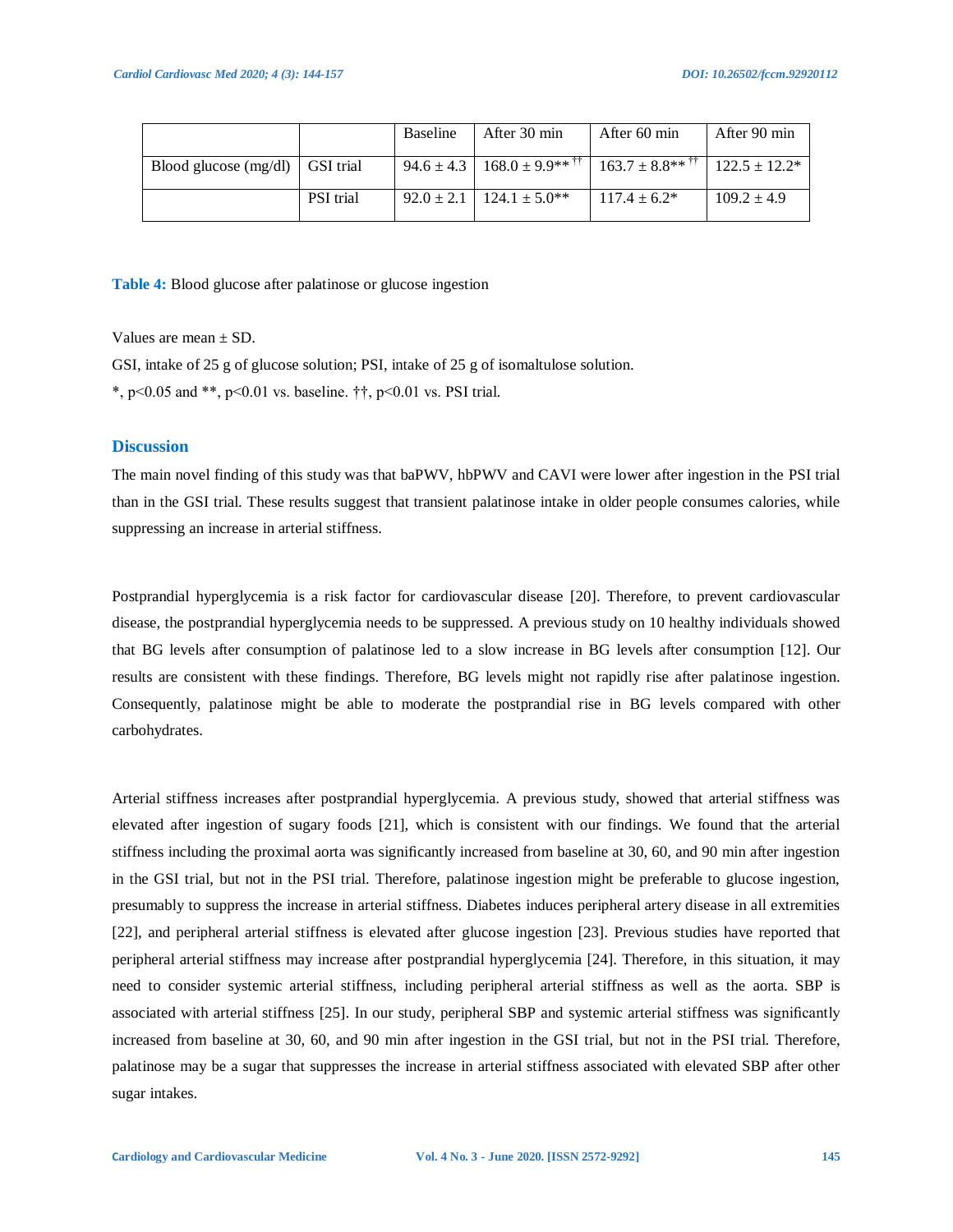#### *Cardiol Cardiovasc Med 2020; 4 (3): 144-157 DOI: 10.26502/fccm.92920112*

Although the purpose of this study was not to examine the mechanism in which arterial stiffness did not increase after palatinose ingestion involved, we can suggest some hypotheses. We observed an increase in arterial stiffness after glucose ingestion. CAVI is not affected by SBP [26]. Increased CAVI may be due to a decrease in nitric oxide (NO) [27]. Jacome-Sosa et al. [8] stated that "postprandial hyperglycemia is likely to reduce NO bioavailability by limiting arginine availability and increasing asymmetric dimethyl arginine (ADMA) relative to arginine, which is expected to limit substrate availability for NO biosynthesis while competitively inhibiting endothelial NO synthase (eNOS)". Mah et al. (22) found that after glucose ingestion, vascular endothelial function was decreased, and blood glucose and malondialdehyde levels were increased, but there was no change after ingestion of fructose. Endothelial function is correlated with CAVI [28, 29]. Therefore, the increase in arterial stiffness after glucose ingestion might be related to a decrease in NO production. Future studies to measure NO are required.

In the future, if palatinose is used as a sweetener for cooking, small amount of palatinose may ingest carbohydrates as an energy source and prevent and improve arterial stiffness due to hyperglycemia. Intervention studies are required to determine whether a diet containing small amount of palatinose reduces arterial stiffness.

#### **Limitations of the study**

Our study has some limitations. The sample size was small, which limits generalization of our findings. The results of this study cannot be generalized to healthy young people. Additionally, we did not measure changes in glucagon, insulin, growth hormone, and other vasoactive biomarkers, as well as endothelial function, which have important effects on arterial stiffness.

#### **Conclusion**

The ΔbaPWV, ΔhbPWV, and ΔCAVI are significantly elevated at 30, 60, and 90 min compared with baseline after ingestion of glucose, but not palatinose. The ΔbaPWV, ΔhbPWV, and ΔCAVI are significantly lower after palatinose intake compared with after glucose intake. Our results suggest that arterial stiffness increases after glucose ingestion, but not after small amount of palatinose intake.

#### **Acknowledgments**

We thank all subjects of this study and their team staff. We thank Ellen Knapp, PhD, from Edanz Group (www.edanzediting.com/ac) for editing a draft of this manuscript.

#### **Sources of funding**

This work was supported by a research funding from Mitsui Sugar Co., Ltd.

### **Compliance with ethical standards**

#### **Conflict of interest**

The authors declare that they have no confict of interest.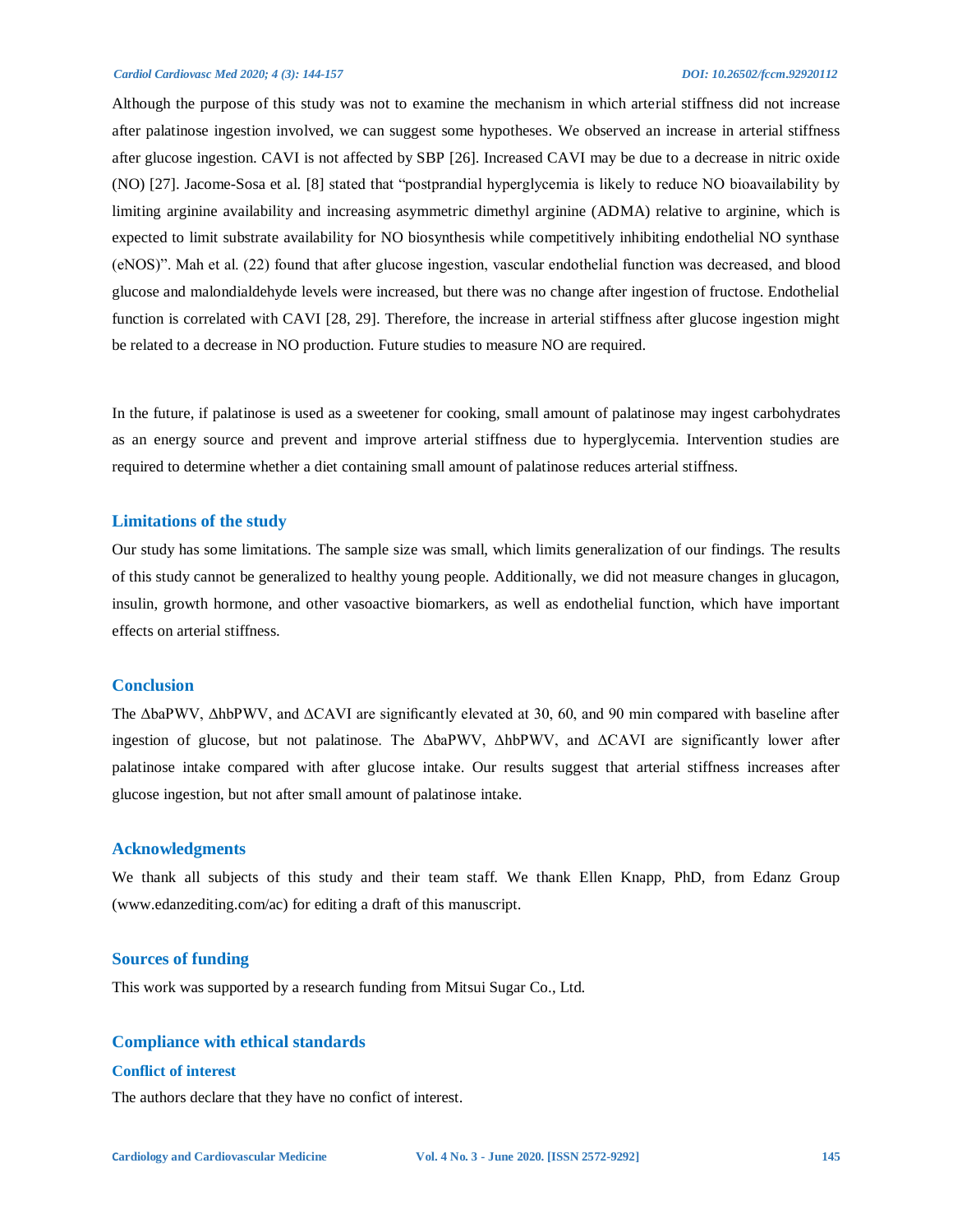#### **Statement of human and animal rights**

The present study was in accordance with the declaration of Helsinki and approved by the institutional review board of the Teikyo University of Science (18096), Japan.

#### **Informed consent**

Written informed consents were obtained from all participants.

#### **References**

- 1. Tsuchikura S, Shoji T, Kimoto E, et al. Central versus peripheral arterial stiffness in association with coronary, cerebral and peripheral arterial disease. Atherosclerosis 211 (2010): 480-485.
- 2. Ninomiya T, Kojima I, Doi Y, et al. Brachial-ankle pulse wave velocity predicts the development of cardiovascular disease in a general Japanese population: the Hisayama Study. J Hypertens 31 (2013): 477- 83.
- 3. Vlachopoulos C, Aznaouridis K, O'Rourke MF, et al. Prediction of cardiovascular events and all-cause mortality with central haemodynamics: a systematic review and meta-analysis. Eur Heart J 31 (2010): 1865- 1871.
- 4. Jahn LA, Hartline L, Rao N, et al. Insulin Enhances Endothelial Function Throughout the Arterial Tree in Healthy But Not Metabolic Syndrome Subjects. J Clin Endocrinol Metab 101 (2016): 1198-1206.
- 5. Kobayashi R, Sato K, Takahashi T, et al. Arterial stiffness during hyperglycemia in older adults with high physical activity versus low physical activity. J Clin Biochem Nutr 19 (2019): 1-7.
- 6. Iozzo P, Beck-Nielsen H, Laakso M, et al. Independent influence of age on basal insulin secretion in nondiabetic humans. European Group for the Study of Insulin Resistance. J Clin Endocrinol Metab 84 (1999): 863-888.
- 7. Fu S, Chen W, Luo L, Ye P. Roles of fasting and postprandial blood glucose in the effect of type 2 diabetes on central arterial stiffness: a 5-year prospective community-based analysis. Diabetol Metab Syndr 9 (2017): 33.
- 8. Jacome-Sosa M, Parks EJ, Bruno RS, et al. Postprandial Metabolism of Macronutrients and Cardiometabolic Risk: Recent Developments, Emerging Concepts, and Future Directions. Adv Nutr 7 (2016): 364-374.
- 9. Seidelmann SB, Claggett B, Cheng S, et al. Dietary carbohydrate intake and mortality: a prospective cohort study and meta-analysis. Lancet Public Health 3 (2018): e419-e28.
- 10. Prinz P. The role of dietary sugars in health: molecular composition or just calories? Eur J Clin Nutr 73 (2019): 1216-1223.
- 11. Low NH, Nelson DL, Sporns P. Carbohydrate Analysis of Western Canadian Honeys and their Nectar Sources to Determine the Origin of Honey Oligosaccharides. J Apic Res 27 (1988): 245-251.
- 12. Kawai K, Yoshikawa H, Murayama Y, et al. Usefulness of palatinose as a caloric sweetener for diabetic patients. Horm Metab Res 21 (1989): 338-340.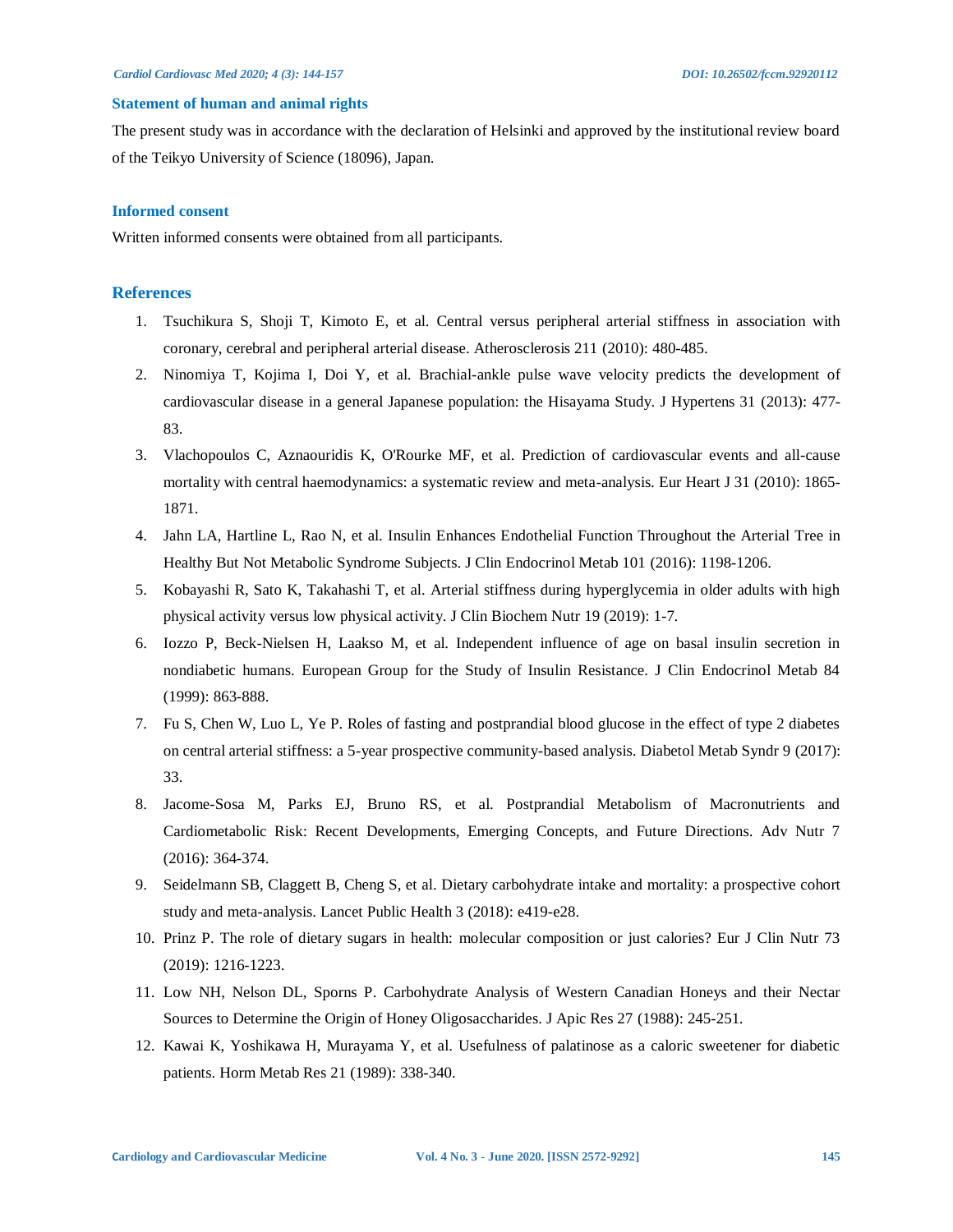- 13. Kawai K, Okuda Y, Yamashita K. Changes in blood glucose and insulin after an oral palatinose administration in normal subjects. Endocrinol Jpn 32 (1985): 933-936.
- 14. Hayashi K, Miyachi M, Seno N, et al. Variations in carotid arterial compliance during the menstrual cycle in young women. Exp Physiol 91 (2006): 465-472.
- 15. Okamoto T, Masuhara M, Ikuta K. Combined aerobic and resistance training and vascular function: effect of aerobic exercise before and after resistance training. J Appl Physiol 103 (1985): 1655-1661.
- 16. Sugawara J, Tomoto T, Tanaka H. Arterial path length estimation for heart-to-brachium pulse wave velocity. Hypertens Res 41 (2018): 444-450.
- 17. Nishiwaki M, Takahara K, Matsumoto N. Arterial stiffness in young adult swimmers. Eur J Appl Physiol 117 (2017): 131-138.
- 18. Algov I, Grushka J, Zarivach R, et al. Highly Efficient Flavin-Adenine Dinucleotide Glucose Dehydrogenase Fused to a Minimal Cytochrome C Domain. J Am Chem Soc 139 (2017): 17217-17220.
- 19. World Health Organization (2015) Guideline: Sugars Intake for Adults and Children. Geneva: World Health Organization.
- 20. Sorkin JD, Muller DC, Fleg JL, et al. The relation of fasting and 2-h postchallenge plasma glucose concentrations to mortality: data from the Baltimore Longitudinal Study of Aging with a critical review of the literature. Diabetes care 28 (2005): 2626-2632.
- 21. Baynard T, Carhart RL, Jr., Weinstock RS, et al. Short-term exercise training improves aerobic capacity with no change in arterial function in obesity. Eur J Appl Physiol 107 (2009): 299-308.
- 22. Yokoyama H, Shoji T, Kimoto E, et al. Pulse wave velocity in lower-limb arteries among diabetic patients with peripheral arterial disease. J Atheroscler Thromb 10 (2003): 253-258.
- 23. Kobayashi R, Yoshida S, Okamoto T. Arterial stiffness after glucose ingestion in exercise-trained versus untrained men. Appl Physiol Nutr Metab 40 (2015): 1151-1156.
- 24. Tucker WJ, Sawyer BJ, Jarrett CL, et al. High-intensity interval exercise attenuates but does not eliminate endothelial dysfunction after a fast food meal. Am J Physiol Heart Circ Physiol 314 (2018): H188-H194.
- 25. Coutinho T, Bailey KR, Turner ST, et al. Arterial stiffness is associated with increase in blood pressure over time in treated hypertensives. J Am Soc Hypertens 8 (2014): 414-421.
- 26. Miyoshi T, Ito H. Assessment of Arterial Stiffness Using the Cardio-Ankle Vascular Index. Pulse 4 (2016): 11-23.
- 27. Sugawara J, Komine H, Hayashi K, et al. Effect of systemic nitric oxide synthase inhibition on arterial stiffness in humans. Hypertens Res 30 (2007): 411-415.
- 28. Jadhav UM, Kadam NN. Non-invasive assessment of arterial stiffness by pulse-wave velocity correlates with endothelial dysfunction. Indian Heart J 57 (2005): 226-232.
- 29. Inaba H, Takeshita K, Uchida Y, et al. Recovery of flow-mediated vasodilatation after repetitive measurements is involved in early vascular impairment: comparison with indices of vascular tone. PloS one 9 (2014): e83977.